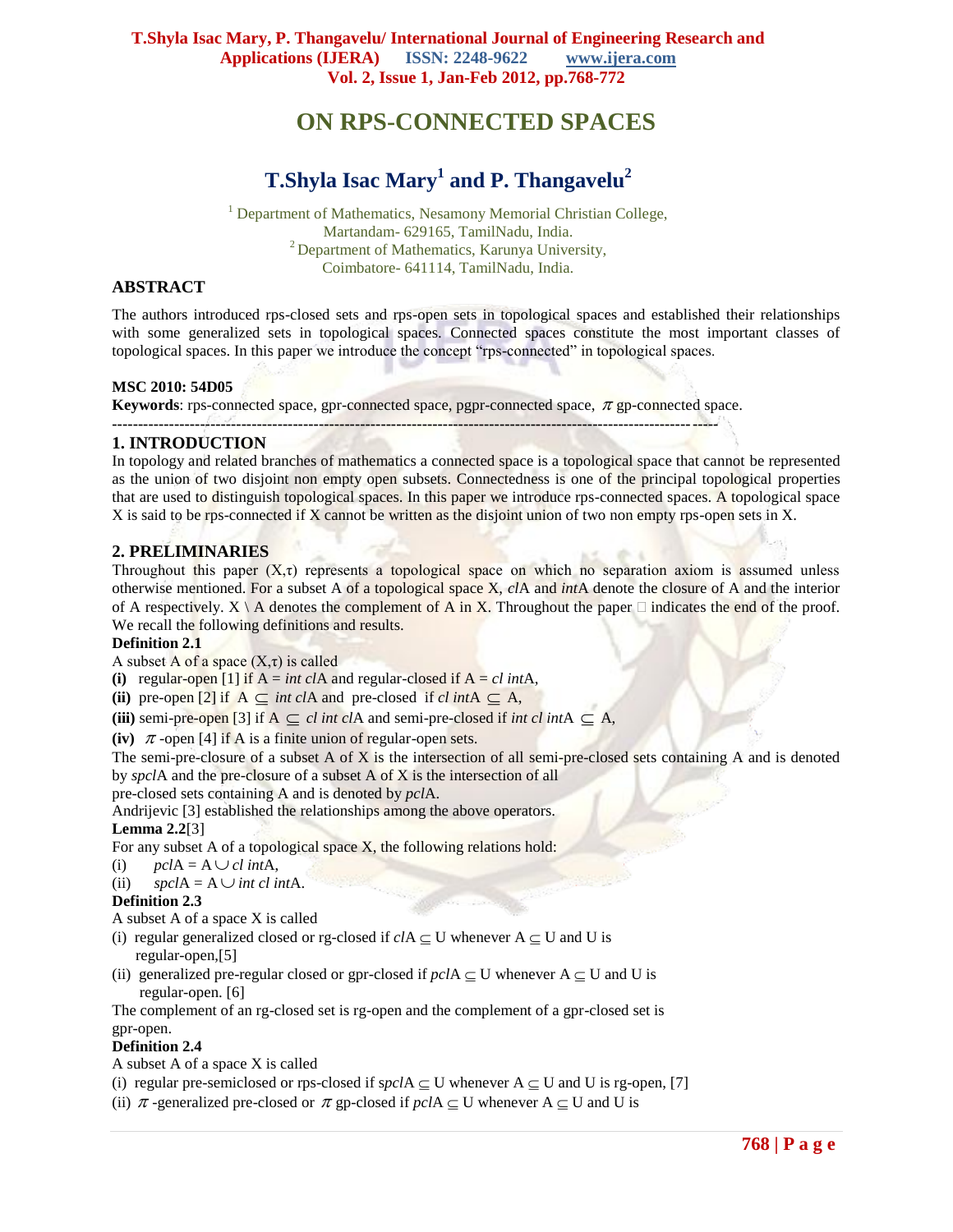$\pi$ -open, [8]

- (iii) pre-generalized pre-regular closed or pgpr-closed if  $pclA \subseteq U$  whenever
	- $A \subseteq U$  and U is rg-open. [9]
- The complement of an rps-closed set is rps-open, the complement of a  $\pi$  gp-closed set is

 $\pi$  gp-open and the complement of a pgpr-closed set is pgpr-open.

**Definition 2.5** [10]

A function f:  $(X,\tau) \to (Y,\sigma)$  is called rps-continuous if  $f^{-1}(V)$  is rps-closed in  $(X,\tau)$  for every closed set V in  $(Y,\sigma)$ .

## **Definition 2.6** [10]

A function f:  $(X,\tau) \to (Y,\sigma)$  is called rps-irresolute if  $f^{-1}(V)$  is rps-closed in  $(X,\tau)$  for every

rps-closed set V in  $(Y,\sigma)$ .

## **Definition 2.7**

A topological space  $(X, \tau)$  is said to be

- (i) pgpr-connected if X cannot be written as the union of two non empty disjoint pgpr-open sets in X, [11]
- (ii) gpr-connected if X cannot be written as the union of two non empty disjoint gpr-open sets in  $X$ , [12]
- (iii)  $\pi$  gp-connected if X cannot be written as the union of two non empty disjoint  $\pi$  gp-open sets in X. [13]

## **Definition 2.8** [14]

A function f:  $(X,\tau) \to (Y,\sigma)$  is called contra rps-continuous if  $f^{-1}(V)$  is rps-closed in  $(X,\tau)$  for each open set V in (Y,σ).

#### **Lemma 2.9** [10]

Let f:  $(X,\tau) \rightarrow (Y,\sigma)$  be a function. Then the following are equivalent.

(i) f is rps-continuous.

(ii) The inverse image of each closed set in Y is rps-closed in X.

(iii) The inverse image of each open set in  $Y$  is rps-open in X.

#### **Theorem 2.10** [10]

A function f:  $X \rightarrow Y$  is rps-irresolute if and only if the inverse image of every rps-open set in Y is rps-open in X.

#### **Lemma 2.11** [11]

For a topological space X, the following are equivalent.

- $(i)$  X is pgpr-connected
- (ii) The only subsets of X which are both pgpr-open and pgpr-closed are the empty set and X.

## **Lemma 2.12**

- (i) Every pgpr-closed set is rps-closed. [7]
- (ii) Every pgpr-open set is rps-open. [15]

## **Remark 2.13** [7]

If A is rps-closed in(X,  $\tau$ ), then A is closed in (X,  $\tau$ <sub>rps</sub>) provided  $\tau$ <sub>rps</sub> is a topology.

#### **Definition 2.14** [16]

A space  $(X,\tau)$  is called regular pre-semi-T<sub>34</sub> (briefly rps-T<sub>34</sub>) if every rps-closed set is pre-closed.

**Diagram 2.15** [7]

*pre-closed <del>gpp</del>pr-closed rps-plosed</del>* 

## **3. RPS-CONNECTED SPACES**

## **Definition 3.1**

A topological space X is said to be rps-connected if X cannot be written as the disjoint union of two non empty rpsopen sets in X.

## **Definition 3.2**

A subset S of a topological space X is said to be rps-connected relative to X if S cannot be written as the disjoint union of two non empty rps-open sets in X.

## **Theorem 3.3**

For a topological space X, the following are equivalent.

(i) X is rps-connected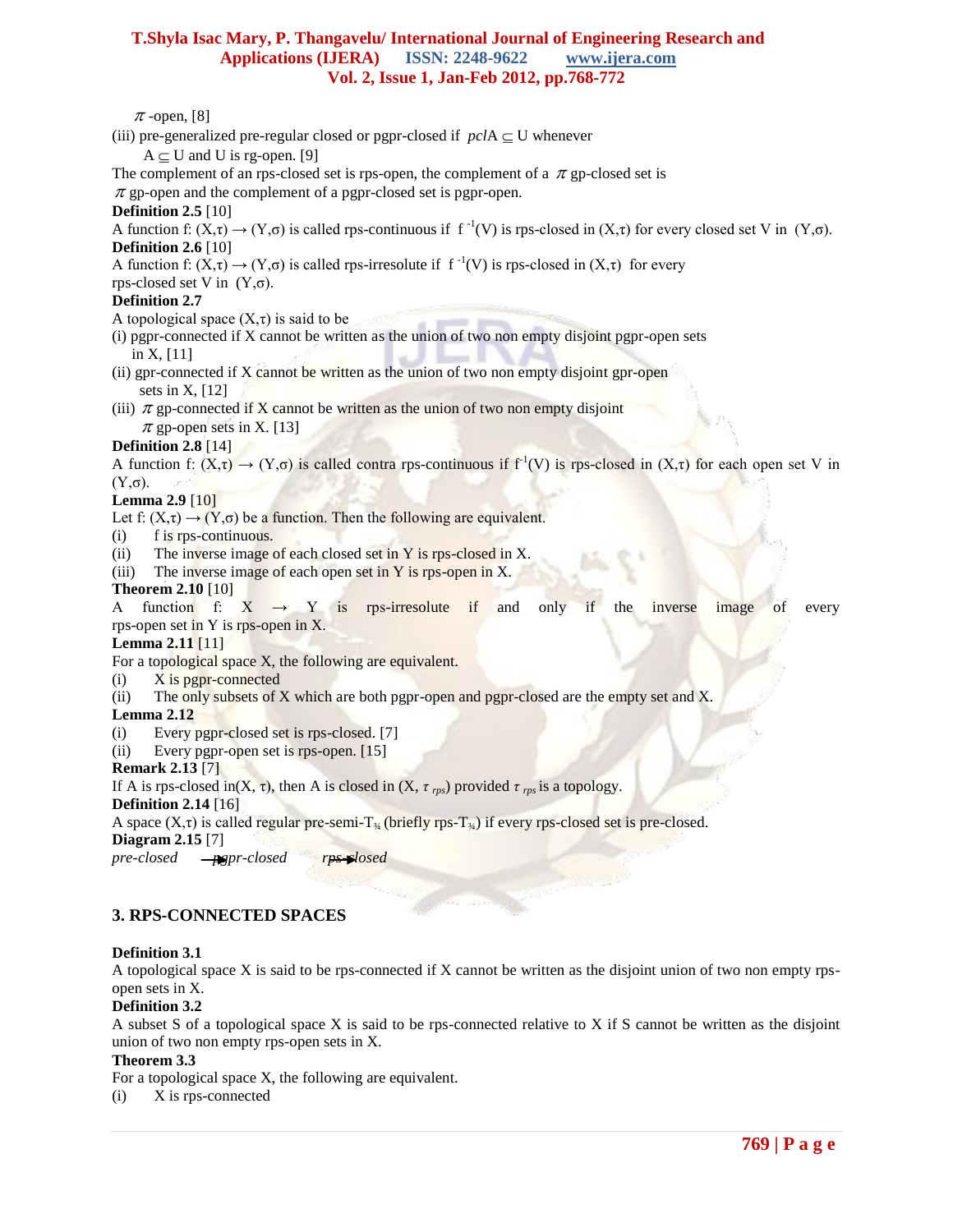(ii) The only subsets of  $X$  which are both rps-open and rps-closed are the empty set and  $X$ .

(iii) Each rps-continuous function of  $X$  in to a discrete space  $Y$  with at least two

points is a constant map.

## **Proof**

Suppose X is rps-connected. Let S be a proper subset which is both rps-open and rps-closed in X. Then its complement X \ S is also rps-open and rps-closed. Then  $X = S \cup (X \setminus S)$ , a disjoint union of two non empty rpsopen sets which contradicts (i). Therefore  $S = \emptyset$  or X. This proves (i)  $\Rightarrow$  (ii).

Suppose (ii) holds. Let  $X = A \cup B$  where A and B are disjoint non empty rps-open subsets of X. Since  $A = X \setminus B$ and  $B = X \setminus A$ , A and B are both rps-open and rps-closed. By assumption,  $A = \emptyset$  or X which is a contradiction. Therefore X is rps-connected. This proves (ii)  $\Rightarrow$  (i).

Now to prove (ii)  $\Rightarrow$  (iii). Suppose (ii) holds. Let f: X  $\rightarrow$  Y be an rps-continuous function where Y is a discrete space with atleast two points. Then  $f^1({y})$  is rps-closed and rps-open for each  $y \in Y$ . Since (ii) holds,  $f^1({y}) = \emptyset$ or X. If  $f^{-1}(\{y\}) = \emptyset$  for all  $y \in Y$ , f will not be a function. That implies  $f^{-1}(\{y\}) = X$  for some  $y \in Y$ . Therefore for the fixed y,  $f(x) = y$  for all  $x \in X$ . This proves that f is a constant map. This proves (ii)  $\implies$  (iii).

Now suppose (iii) holds. Let S be both rps-open and rps-closed in X. Suppose  $S \neq \emptyset$ .

Let f:  $X \rightarrow Y$  be an rps-continuous function defined by  $f(S) = \{y\}$  and  $f(X \setminus S) = \{w\}$  for some distinct points y and w in Y. By (iii) f is a constant function. Therefore  $S = X$ . Hence (ii) holds. This proves (iii)  $\Rightarrow$  (ii).

#### **Theorem 3.4**

Let f:  $X \rightarrow Y$  be a function.

 $(i)$  If X is rps-connected and if f is rps-continuous, surjective, then Y is connected.

□

(ii) If X is rps-connected and if f is rps-irresolute, surjective, then Y is rps-connected.

#### **Proof**

Let X be rps-connected and f be rps-continuous surjective. Suppose Y is disconnected. Then

□

 $Y = A \cup \overline{B}$ , where A and B are disjoint non empty open subsets of Y. Since f is rps-continuous surjective, by using Theorem 2.9,  $X = f^{-1}(A) \cup f^{-1}(B)$  where  $f^{-1}(A)$ ,  $f^{-1}(B)$  are disjoint non empty rps-open subsets of X. This contradicts the fact that X is rps-connected. Therefore  $Y$  is connected. This proves (i).

Let X be rps-connected and f be rps-irresolute surjective. Suppose Y is not rps-connected. Then  $Y = A \cup B$  where A and B are disjoint non empty rps-open subsets of Y. Since f is rps-irresolute surjective, by using Theorem 2.10, X  $f^{-1}(A) \cup f^{-1}(B)$ , where  $f^{-1}(A)$ ,  $f^{-1}(B)$  are disjoint non empty rps-open subsets of X. This implies X is not rpsconnected, a contradiction. Therefore Y is rps-connected. This proves (ii).

#### **Theorem 3.5**

Every rps-connected space is connected.

#### **Proof**

Let X be an rps-connected space. Suppose X is not connected. Then there exists a proper non empty subset B of X which is both open and closed in X. Since every closed set is rps-closed, B is a proper non empty subset of X which is both rps-open and rps-closed in X. Then by using Theorem 3.3, X is not rps-connected. This proves the theorem. The converse of Theorem 3.5 is not true as shown in the following example.

## **Example 3.6**

Let  $X = \{a,b,c\}$  with  $\tau = \{0,\{a,b\},X\}$ . Then we see that the topological space  $(X,\tau)$  is connected. However, since {a}, {b}, {a,c} and {b,c} are both rps-open and rps-closed, X is not rps-connected.

## **Theorem 3.7**

Every rps-connected space is pgpr-connected.

## **Proof**

Let  $X$  be an rps-connected space. Suppose  $X$  is not pgpr-connected. Then by using

Lemma 2.11, there exists a proper non empty subset B of X which is both pgpr-open and pgpr-closed in X. Using Theorem 2.12(i) and 2.12(ii), B is a proper non empty subset of X which is both rps-open and rps-closed in X. Then by using Theorem 3.3, X is not rps-connected. This proves the theorem.

The converse of Theorem 3.7 is not true as shown in the following example.

## **Example 3.8**

Let  $X = \{a,b,c\}$  with  $\tau = \{0,\{a\},\{b\},\{a,b\},X\}$ . Then the topological space  $(X,\tau)$  is not

rps-connected. The only subsets of X which are both pgpr-open and pgpr-closed are the empty set and X. Therefore X is pgpr-connected.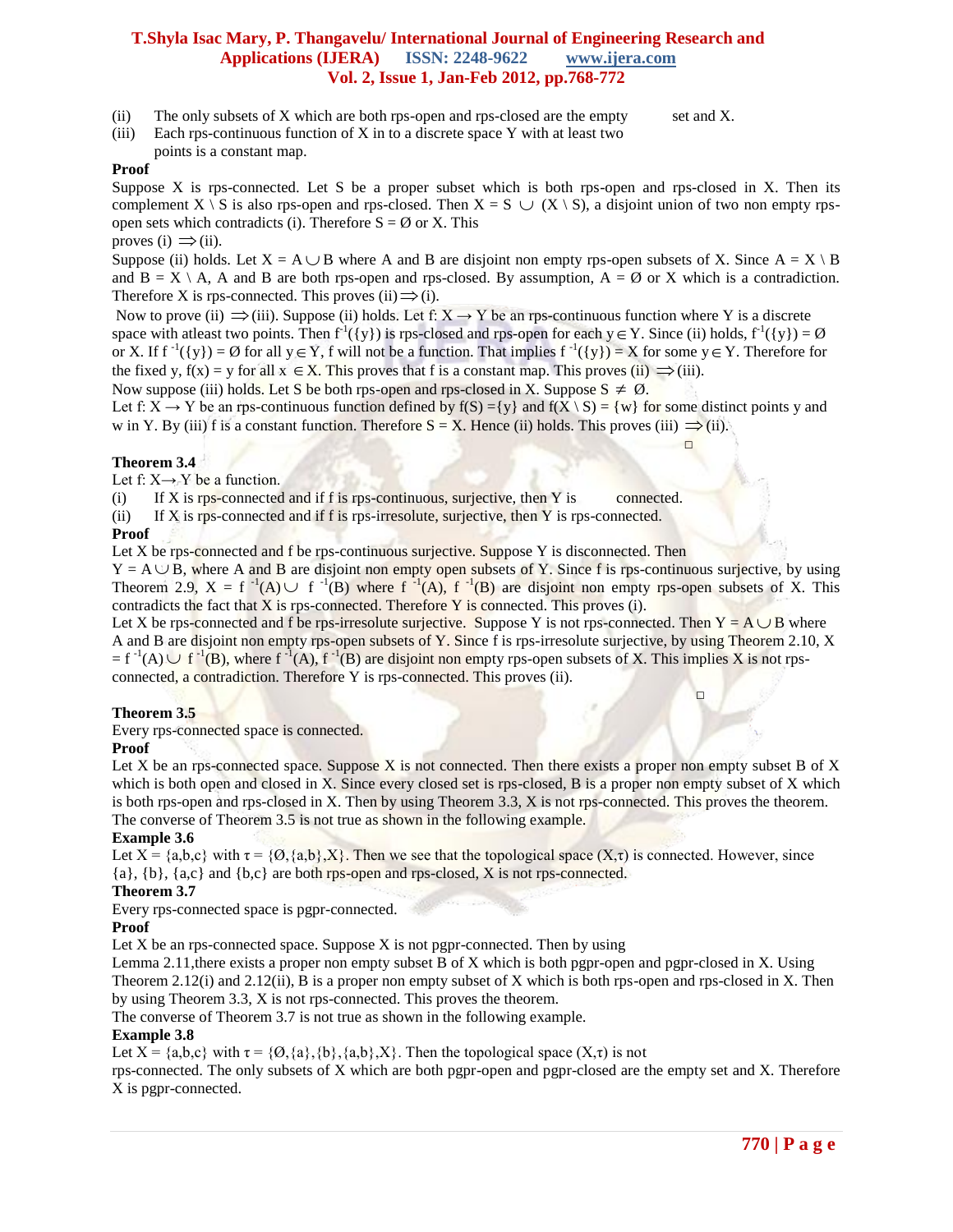The concepts of rps-connectedness and  $\pi$  gp-connectedness are independent of each other as shown in the following examples.

## **Example 3.9**

Let  $X = \{a,b,c\}, \tau = \{0\}, \{a\}, \{b\}, \{a,b\}, X\}$ . Then we see that  $(X,\tau)$  is  $\pi$  gp-connected but not rps-connected, because  $\{a\}$  is both rps-open and rps-closed in  $(X,\tau)$ .

## **Example 3.10**

Let  $X = \{a,b,c\}$ ,  $\tau = \{0\}$ ,  $\{b\}$ ,  $X\}$ . Then  $(X,\tau)$  is rps-connected but not  $\pi$  gp-connected, because  $\{a,b\}$  is both  $\pi$  gpclosed and  $\pi$  gp-open in  $(X,\tau)$ .

Thus we have the following implication diagram

#### **Diagram 3.11**



Examples are constructed to show that the reverse implications are not true as shown in Example 3.6 and Example 3.8.

#### **Theorem 3.12**

Suppose X is a topological space with  $\tau_{\text{rps}} = \tau$ . Then X is connected if and only if X is rps-connected.

#### **Proof**

Suppose X is not rps-connected. Then there exists a proper non empty subset B of X which is both rps-open and rpsclosed in X. Since  $\tau_{\text{p}s} = \tau$ , using Remark 2.13, every rps-closed set is closed. Therefore B is both open and closed in X that implies X is not connected. This proves that connectedness implies rps-connectedness. The converse follows from Theorem 3.5.

#### **Theorem 3.13**

Suppose X is an rps-T<sub>34</sub> space. Then X is rps-connected if and only if X is pgpr-connected.

□

#### **Proof**

Suppose X is rps-connected. Then by using Theorem  $3.7$ , X is pgpr-connected. Conversely we assume that X is pgpr-connected. Suppose X is not rps-connected. Then there exists a proper non empty subset B of X which is both rps-open and rps-closed in X. Since X is rps- $T_{\frac{3}{4}}$  by using Definition 2.14, B is both pre-open and pre-closed in X. Again using Diagram 2.15, B is both pgpr-open and pgpr-closed in X which shows that X is not pgpr-connected, a contradiction. Therefore X is rps-connected.

## **Theorem 3.14**

A contra rps-continuous image of an rps-connected space is connected.

#### **Proof**

Let  $f:(X,\tau) \to (Y,\sigma)$  be a contra rps-continuous function from an rps-connected space X on to a space Y. Assume that Y is disconnected. Then  $Y = A \cup B$  where A and B are non empty clopen sets in Y with  $A \cap B = \emptyset$ .

Since f is contra rps-continuous, we have that  $f'(A)$  and  $f'(B)$  are non empty rps-open sets in X with  $f'(A) \cup f'(B)$  $= f<sup>1</sup>(A \cup B) = f<sup>1</sup>(Y) = X$  and  $f<sup>1</sup>(A) \cap f<sup>1</sup>(B) = f<sup>1</sup>(A \cap B) = f<sup>1</sup>(Ø) = Ø$ . This means that X is not rps-connected, which is a contradiction. This proves the theorem.

## **Theorem 3.15**

Let  ${A_\alpha: \alpha \in \Delta}$  be a locally finite family of clopen sets in X such that they have a common point. If each  $A_\alpha$  is an rps-connected subspace of X then their union is an rps-connected subspace of X.

## **Proof**

Let p be a point  $A_\alpha$  for every  $\alpha \in \Delta$ . Let  $Y = \bigcup A_\alpha$ . Then Y is clopen. Suppose  $Y = C \cup D$  where C and D are two  $\alpha \in \Delta$ 

disjoint non empty rps-open subsets of Y. The point p is in one of the sets C

or D. If  $p \in C$  then  $A_\alpha \subseteq C$  for every  $\alpha$ , so that  $\bigcup A_\alpha \subseteq C$ . This shows that  $D = \emptyset$ . Therefore  $\alpha\!\in\!\Delta$ 

 $Y = C$  is rps-connected.